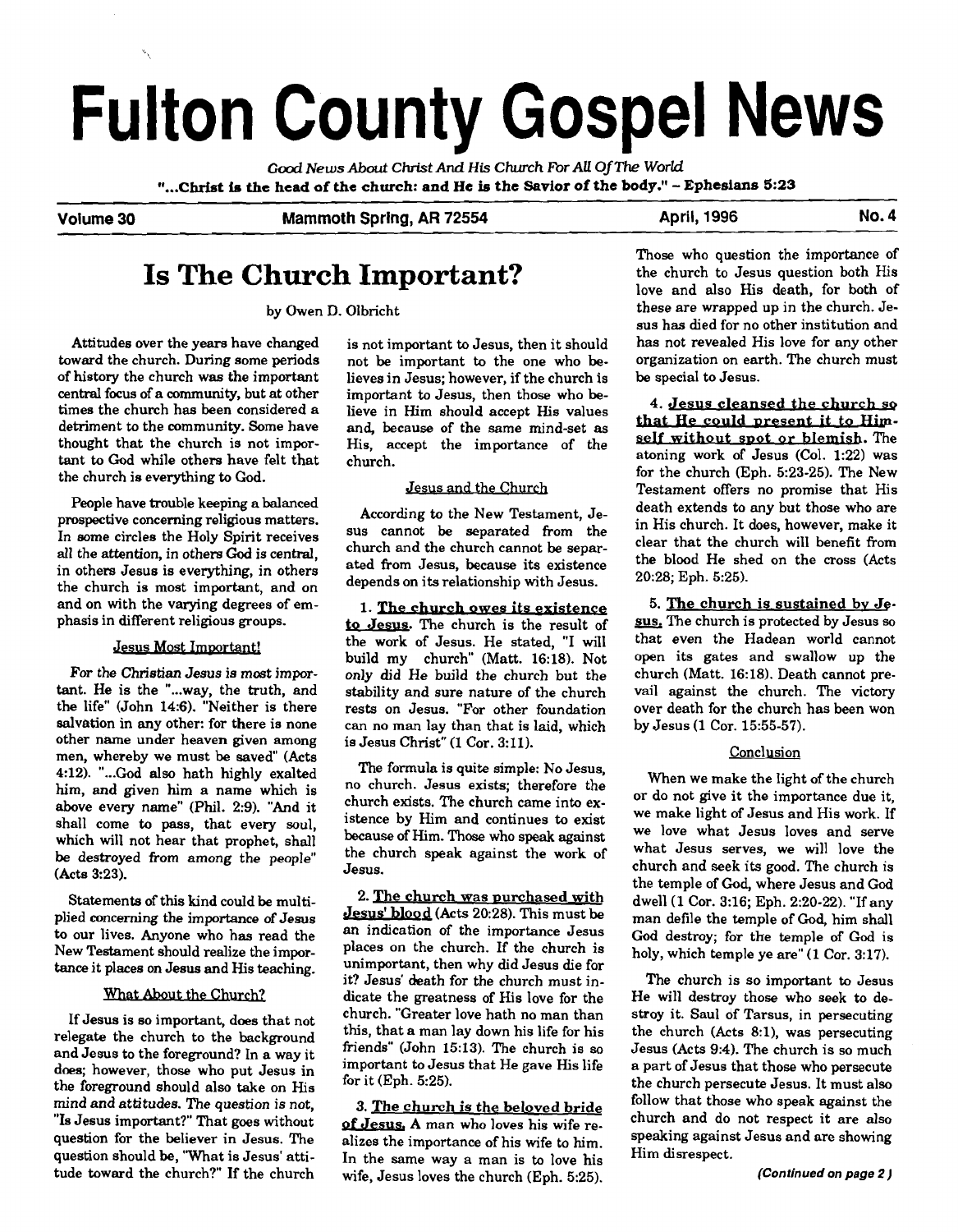# **FULTON COUNTY GOSPEL NEWS USPO Publication No. 21 1780**

... is a monthly publication distributed free of charge to any who care to recehre it. We will be happy to add any names to the regular mailing list. If you send in a name we must have a complete address. including number and street name. or RR or HCR number, plus bax number. or a P.O. Box number and the ZIP CODE. This paper is supported by unsolicited contributions for which we are grateful. Financial information will be furnished upon request. Mail **all**  address corrections or manuscripts to:

# **FLILTON COUNTY GOSPEL NEWS**  P. **0.** Box **<sup>251</sup>**

Mammoth Spring, **AR 72554**  Ted J. Clarke .................. EDITOR Phone .................. **(501) 625-3217** 

## **(Continued from page 1)**

The church is not as important as Jesus; however, the church is important because of Jesus' relationship to it and because of its relationship to Him. We should place the same importance on the church Jesus placed on it. Those who do this are true followers of Jesus.

> 305 W. Maryland Ave. Sherwood, **AR** 72120

*God will* **mend** *a broken heart if we give Him a11 the pieces.* 

≈∞∞೧೦೦≫

# **CONTRIBUTIONS**

### **CHURCHES**

| Jeff Church of Christ, Thayer, Mo.  \$25.00           |  |
|-------------------------------------------------------|--|
| Elizabeth Church of Christ  15.00                     |  |
| Elizabeth, Ar.                                        |  |
|                                                       |  |
| Mammoth Spring, Ar.                                   |  |
| Church of Christ, Souder, Mo.  25.00                  |  |
| Dellhalf Church of Christ, Myrtle, Mo.  25.00         |  |
| Church of Christ, Viola, Ar.  15.00                   |  |
| Church of Christ, Bakersfield, Mo.  25.00             |  |
| Northside Church of Christ  150.00<br>Meridian, Ms.   |  |
| Moody Church of Christ, Moody, Mo.  25.00             |  |
| Garfield Church of Christ, Garfield, Ar.  35.00       |  |
| Clarkridge Church of Christ  75.00<br>Clarkridge, Ar. |  |

# **INDIVIDUALS**

| M/M Joel Patterson, Rogers, Ar.  \$50.00 |  |
|------------------------------------------|--|
| Mr. Nathan Legate, Mayfield, Ky.  2.00   |  |
|                                          |  |
| Willie McLerran, Celina, Tn.  5.00       |  |
| Irene Laxton, Caulfield, Mo.  10.00      |  |
| L. Williams, Franklin, Ar.  10.00        |  |
| J. Larry Cook, Omaha, Ar.  25.00         |  |
| Mrs. Cora Bryant, Salem, Ar.  20.00      |  |

# **THE CHURCH AND THE WORLD**

# by Ted J. Clarke

Perhaps one of the most difficult balances to measure in life is how to live **in**  the world, but not be **of** the world. There is so much in the world that God has created or given to us through the advancement of civilization that is good has created or given to us through the<br>advancement of civilization that is good<br> $-$  in and of itself. There is also a great deal that man has done to corrupt God's gifts and to place evil and temptation in our paths. Even the things. that are good can become evil if they are abused and perverted. How can the Christian and church of our Lord strike a balance of being "salt" and 'light" to the world without being overcome by the things that are in the world?

First of all, we know that it is possible because our Lord commanded it (Matthew 5:13-16; 28:18-20). Second, we have the example of the Life of Christ. He is the epitome of living in the world and yet being everything that God wanted Him to be (1 Peter 2:21). One key is found in the two great commandments: [l] loving the Father with all of our heart, soul, mind and strength, or always putting God **first** (Mark 1230; Matthew 6:33). If we are always aware of the danger of compromising bur faith and consciously seeking to put God first, thinking about what He would have us to do, it isn't likely that the world will have much success in distracting us. We cannot be what God wants us to be in the world by becoming like the world (John 15:18-25; 17:14-19). [21 The second commandment of loving others **as**  ourselves is likewise a guard against becoming a worldly person. Christians are to set the example, to be different and to draw others to see the love of God and happiness of being a Christian! Love for others always seeks what is best for them (Mark 12:31; Romans 13:8-10). What is best for all of mankind is a proper relationship with God! Man is sinful and lost, but the way of salvation is through Christ (Romans 3:9,10,23; 6:23; 8:l). Trylng to save others will keep us from doing the things that cause the world to be lost.

Israel, also known in the Old Testament **as** Ephraim, did not learn how to be children of God in the world without joining in worldly things. The prophet Hosea said, "Ephraim has mixed himself among the peoples; Ephraim is a cake unturned. Aliens have devoured his strength, but he does not know it"

(Hosea 7:8-9). Unless we stand fast in the word of God, growing and maintaining our knowledge of His will for us, we are doomed to have our strength devoured by those in the world. However, if we keep God's word as our light and guide **in all things pertaining to our**  lives, we will keep separate from the **world and remain in God's** grace (Acts 20:32; 2 Timothy 3:16-17; Jude 3; 1 John 2:15-17; 1 Peter 2:l-2, 11-12). **We must be the ones who influence the world!** 

*Man must make a clean break fiom the world* **if** *he is to have a close tie with Heaven.* 

# **WHY SHOULD THE YOUTH REMEMBER THEIR CREATOR?**

# by Marvin Rickett

The wise man admonishes us, "Remember now thy Creator in the days of thy youth, while the evil days come not, nor the years draw nigh, when thou shalt say, I have no pleasure in them"  $(Eclesiastes 12:1)$ . Every one should remember his Creator all of his days. We should all remember our Creator in the sense that we hear Him, obey Him and serve Him. Why is it, then, that the youth are singled out in this passage to remember their Creator?

1) Some youths never reach mature adulthood. There is no guarantee that every person will be granted his "three score and ten" years (Psalm 90:lO). The young die, too. There are accidents, cancer, and other diseases that take away the lives of the young as well as those older. Read the obituary column of the local newspaper. There will be listed regularly the deaths of people in their teens, 20s, 30s. Admittedly, the list of those in their 60s. 70s. and 80s will be the greater portion. But there is a significant number who will never live to be 60 or 70. The youth need to be prepared to meet the Lord in Judgment. We all need to be prepared at all times to meet the Lord in Judgment.

2) Youth should remember their Creator because of the good service they can render to God while they are young. It is a mistake to believe that only mature persons can be of much service to **God.** The youth have more vigor, zeal and strength that can be useful in serving God. "The glory of young men is their strength: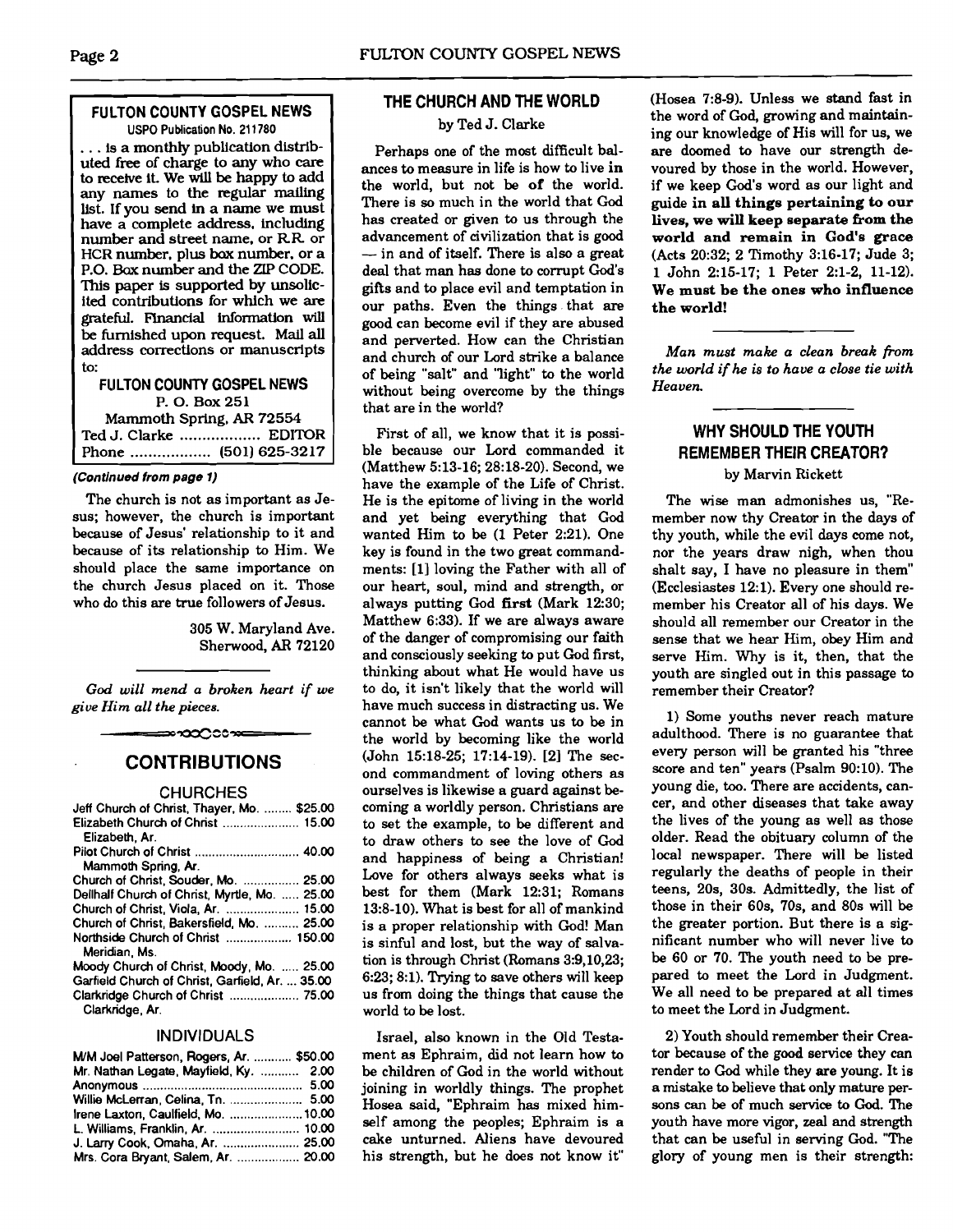and the beauty of old men is the grey head" (Proverb **2039).** The **assets** of youth **are** often expended on worldliness and sin; and then after youth is gone, they may **try to** give the Lord the remnants. This should not be. The song "Give of your best **to** the Master", says, "give of the strength of your youth." Paul told Timothy, "Let no man despise thy youth; but be thou an example of the believers, in word, in conversation, in charity, in spirit, in faith, in purity" (1 Timothy **412).** In our youth-oriented culture, the Christian youth can have a great deal of influenca for good.

**3)** Youth should remember their Creator because it is in youth where life's habits are formed. How much better is it to form good habits that will serve a person for life, rather than form evil habits that will have to be broken later if one is to serve God. The **good** habits of living a clean, self-disciplined life, worshiping God and being loyal to His church, attending regularly to spiritual duties, formed early in life and kept in practice prepares a person for the rest of his years on earth. Change is hard. But if a person spent his youth in riotous living, he must make a drastic change if he hopes to obtain eternal life. Some have become **so** hardened that they are simply unable, or unwilling, to make the changes necessary to be saved. How much better it would have been if they had remembered their Creator in the days of their youth!

4) Youth should remember their Crea**tor** so there will be no regrets in the older years. They may be able to make the change from unrighteous to righteous living, but old sins and rash deeds leave **scars.** The sins can be forgiven but some of the consequences of youthful indiscretions can never be erased. The damage **can** never be fully repaired. Many of the mature and older regret the wasted years they served the devil when they could have been serving the Lord. If one lives long enough, the bad days will come and the years will draw near when the pleasures of youthful vigor will give place to the pangs of aging. It is then that the person who remembered his Creator in his youthful days will have no regrets.

> P.O. Box **159**  Bay, **AR 7241** 1

# **HEAVEN-CENTERED THINKING**

# by B. J. Clarke

Oh, how we need more heavencentered minds! Many have forgotten that this world is not our home and that we're just passing through. Carnalmindedness is rampaging across our land and it has even filtered into the Lord's body. **So** many are so wrapped up in the cares and affairs of this life that they have made little or no preparation for the next life.

The Holy Scriptures constantly emphasize the need for heaven-centered thinking and living. Paul said, *"Seek those things which are above, where Christ sitteth* **on** *the right hand of* God *Set your affection on things above, not on things on the earth (Col. 3:1,2).* The Colossians needed to revamp their thinking to be more heaven-centered rather than earth-centered. A similar admonition fell from the lips of our Lord in his Mount Olivet discourse, *"Lay not up for yourselves treasures upon earth, where moth and rust doth corrupt and where thieves break through and steal: But* **lay** *up for yourselves treasures in heaven, where neither moth nor rust doth corrupt and where thieves do not break through and steal: For where your treusure is, there will your heart be also" (Matt. 6:19-21).* 

In spite of the plain declaration of the preceding passages, a mad dash to accumulate earthly treasures has relegated laying up heavenly treasures to a place of secondary importance. When will we ever realize the futility of setting our affections upon a place that is temporal in nature? Peter reminded his readers of the certainty of Christ's coming and the attendant consequences. When the day of the Lord comes, the heavens will pass away with a great noise, the elements shall melt with fervent heat, and the earth and all of its works will be burned up *(2 Pet. 3:10).* Peter then asked a question that we would do well to soberly examine. He said, *"Seeing then that all these things shall be dissolved what manner of persons ought ye to be in all holy conversation and godliness...? (2 Pet. 3:ll).* In other words, since the earth and all within it is going to someday be annihilated, should you be earth centered or heaven-centered in your thinking?

Oh, how we need to emulate and imitate the heaven-centered thinking of the heroes of faith chronicled in *Hebrews 11.* 

They confessed that they were strangers and pilgrims on earth *(Heb. 11:13).*  They desired a better country, that is, an heavenly country *(Heb. 11:16)*. They realized that here we have no continuing city, but we seek one to come *Heb. 13:14).*  Abraham looked for a city which hath foundations, whose builder and maker is **God** *Heb. 11:lO).* It was heaven-centered thinking that prompted Moses to choose rather to suffer affliction with the people of God than to enjoy the pleasures of sin for a season *(Heb. 11:25).* Heavencentered thinking explains why some were tortured, not accepting deliverance that they might obtain a better resurrection *Neb. I1:35fn.* 

Likewise, heaven-centered thinking will enable us to remember to love not the world, neither the things that are in the world *(1 John 2:15).* Let us never forget that *"the* **world** *passeth away and the lust thereof: but he that doeth the will of God abideth forever" (1 John 2:17).* 

> **P.O.** Box **128**  Southaven, **MS 38671**

# **HUSBANDS, LOVE YOUR WIVES**

# by Shan Jackson

In Ephesians **5:25-33** the apostle Paul gives detailed instruction to Christian Husbands. Among other things he says, "Husbands, love your wives, even as Christ loved the church." Brethren, this is not a suggestion made by a confirmed bachelor. This is not a multiple choice opportunity or an "exception to the rule" proposition. This is a mandate of God. However, "Husbands, love your wives'' doesn't make the husband 'boss" anymore than 'Wives submit to your own husbands" makes them inferior. Contained in these four simple words we find the kind of love, compassion, and tenderness that must be contained in the husband's make up and demeanor.

Let me paraphrase Ephesians **5:25-33**  and see what I mean. **God** says, "Husbands, go all out in your love for your wives. Hold nothing back just like Jesus held nothing back in His love for the church. Like Jesus gave, and gave, and gave, you husbands also need to give, and give, and give. And just like everything He said and did was designed to bring out the best in the church, you make sure your actions and words bring out the best in your wife. In fact, think of it this way. Just like you love and

*A man is tallest when he stoops to heb another.*